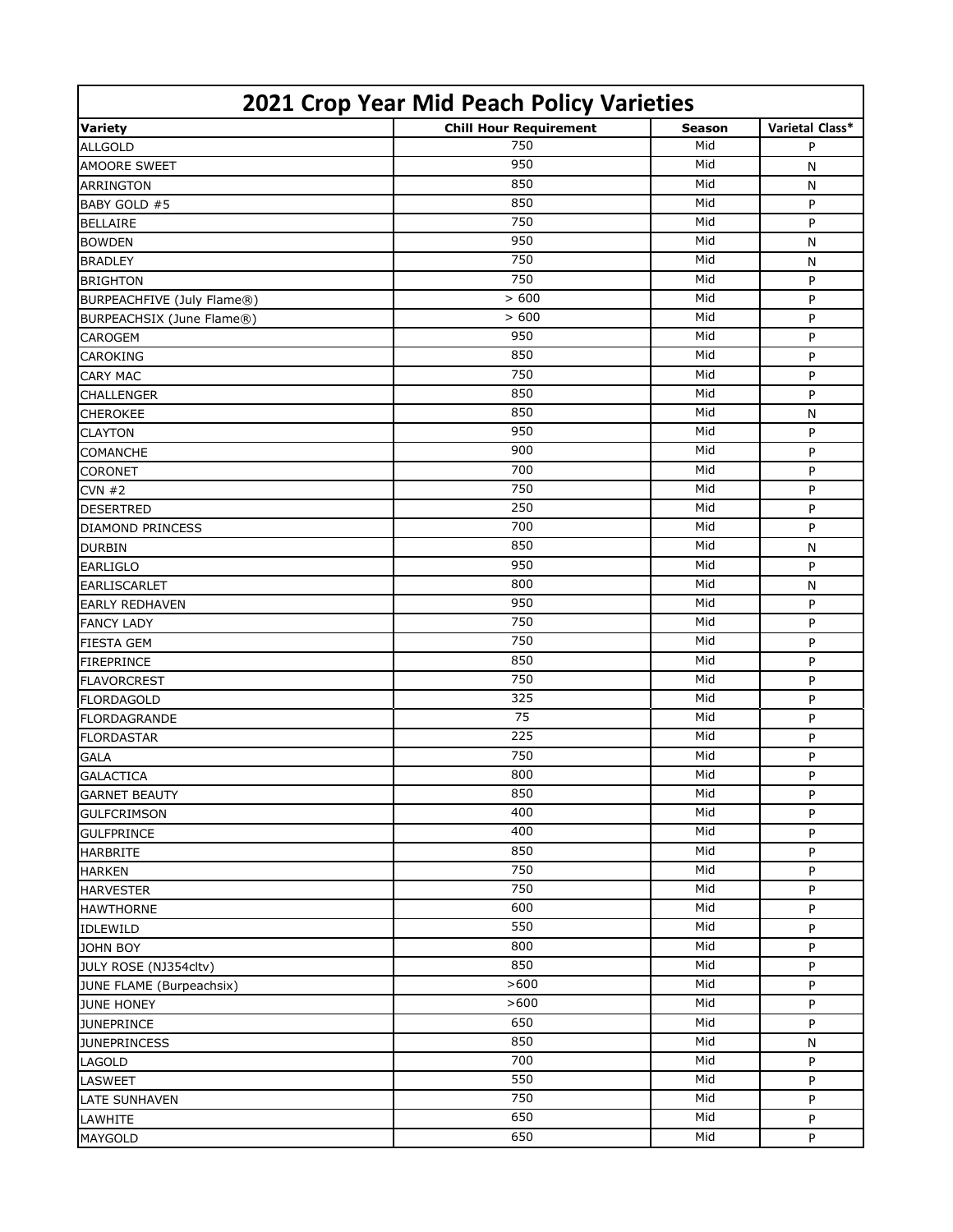| 900<br>Mid<br><b>MCNEELY</b><br>P<br>450<br>Mid<br>P<br>1050<br>Mid<br>P<br>NECTAR (aka White Nectar)<br>850<br>Mid<br>N<br>950<br>Mid<br>P<br>850<br>Mid<br>P<br>> 600<br>Mid<br>${\sf N}$<br>> 600<br>Mid<br>P<br>> 600<br>Mid<br>P<br>> 600<br>Mid<br>P<br><b>PF 15A</b><br>> 600<br>Mid<br>P<br>> 600<br>Mid<br>P<br>> 600<br>Mid<br>P<br>850<br>Mid<br>N<br>1000<br>Mid<br>P<br><b>RANGER</b><br>1050<br>Mid<br>P<br><b>RARITAN ROSE</b><br>800<br>Mid<br>P<br>RED GOLD (aka Stark Red Gold)<br>950<br>Mid<br>P<br><b>REDHAVEN</b><br>850<br>Mid<br><b>REDTOP</b><br>P<br>850<br>Mid<br>P<br><b>REGINA</b><br>1050<br>Mid<br>P<br><b>RELIANCE</b><br>850<br>Mid<br>P<br><b>RICH PRIDE</b><br>450<br>Mid<br>P<br>RIO GRANDE<br>750-950<br>Mid<br>P<br>RISING STAR (RisingStar) (Stellar)<br>850<br>Mid<br><b>ROSEPRINCESS</b><br>N<br>700<br>Mid<br>P<br>SATURN (Peento type)<br>850<br>Mid<br>P<br>SENTINEL<br>850<br>Mid<br>SILVER GEM (NJN100cltv)<br>N<br>850<br>Mid<br>P<br><b>SIERRA RICH</b><br>> 600<br>Mid<br>P<br><b>SNOWBRITE</b><br>650<br>Mid<br>$\sf P$<br><b>SOUTHERN PEARL</b><br>950<br>Mid<br>SOUVENIRS<br>P<br>800<br>Mid<br><b>SUMMER BEAUT</b><br>${\sf N}$<br>> 600<br>Mid<br>P<br><b>SUMMER SERENADE</b><br>250<br>Mid<br><b>SUNBLAZE</b><br>N<br><b>SUNFRE</b><br>500<br>Mid<br>P<br>500<br>Mid<br><b>SUNFRE</b><br>N<br>850<br>Mid<br><b>SUNHAVEN</b><br>P<br>750<br>Mid<br>P<br><b>SUNLAND</b><br>450<br>Mid<br>${\sf N}$<br><b>SUNLITE</b><br>250<br>Mid<br>N<br><b>SUNRED</b><br>350<br>Mid<br>${\sf N}$<br><b>SUNRIPE</b><br>950<br>Mid<br>P<br><b>SUREPRINCE</b><br>650<br>Mid<br>P<br><b>SUWANEE</b><br>600<br>Mid<br>P<br><b>TEXROYAL</b><br>700<br>Mid<br>P<br><b>TOPAZ</b><br>150<br>Mid<br>P<br><b>TROPICBEAUTY</b><br>175<br>Mid<br>P<br><b>TROPICSWEET</b><br>100<br>Mid<br>P<br><b>UFBEST</b><br>150<br>Mid<br>P<br><b>UFONE</b><br>250<br>Mid<br><b>UFQUEEN</b><br>N<br>250<br>Mid<br>N<br><b>UFROYAL</b><br>325<br>Mid<br>P<br><b>UFSHARP</b><br>250<br>Mid<br>P<br>VALLEGRANDE<br>750<br>Mid<br>P<br><b>VELVET</b><br>950<br>Mid<br>VIVID<br>P<br>950<br>Mid | <b>Variety</b>    | <b>Chill Hour Requirement</b> | <b>Season</b> | Varietal Class* |
|-----------------------------------------------------------------------------------------------------------------------------------------------------------------------------------------------------------------------------------------------------------------------------------------------------------------------------------------------------------------------------------------------------------------------------------------------------------------------------------------------------------------------------------------------------------------------------------------------------------------------------------------------------------------------------------------------------------------------------------------------------------------------------------------------------------------------------------------------------------------------------------------------------------------------------------------------------------------------------------------------------------------------------------------------------------------------------------------------------------------------------------------------------------------------------------------------------------------------------------------------------------------------------------------------------------------------------------------------------------------------------------------------------------------------------------------------------------------------------------------------------------------------------------------------------------------------------------------------------------------------------------------------------------------------------------------------------------------------------------------------------------------------------------------------------------------------------------------------------------------------------------------------------------------------------------------------------------------------------------------------------------------------------------------------------------------------------------------------------------|-------------------|-------------------------------|---------------|-----------------|
|                                                                                                                                                                                                                                                                                                                                                                                                                                                                                                                                                                                                                                                                                                                                                                                                                                                                                                                                                                                                                                                                                                                                                                                                                                                                                                                                                                                                                                                                                                                                                                                                                                                                                                                                                                                                                                                                                                                                                                                                                                                                                                           |                   |                               |               |                 |
|                                                                                                                                                                                                                                                                                                                                                                                                                                                                                                                                                                                                                                                                                                                                                                                                                                                                                                                                                                                                                                                                                                                                                                                                                                                                                                                                                                                                                                                                                                                                                                                                                                                                                                                                                                                                                                                                                                                                                                                                                                                                                                           | MIDPRIDE          |                               |               |                 |
|                                                                                                                                                                                                                                                                                                                                                                                                                                                                                                                                                                                                                                                                                                                                                                                                                                                                                                                                                                                                                                                                                                                                                                                                                                                                                                                                                                                                                                                                                                                                                                                                                                                                                                                                                                                                                                                                                                                                                                                                                                                                                                           |                   |                               |               |                 |
|                                                                                                                                                                                                                                                                                                                                                                                                                                                                                                                                                                                                                                                                                                                                                                                                                                                                                                                                                                                                                                                                                                                                                                                                                                                                                                                                                                                                                                                                                                                                                                                                                                                                                                                                                                                                                                                                                                                                                                                                                                                                                                           | NECTARED #4       |                               |               |                 |
|                                                                                                                                                                                                                                                                                                                                                                                                                                                                                                                                                                                                                                                                                                                                                                                                                                                                                                                                                                                                                                                                                                                                                                                                                                                                                                                                                                                                                                                                                                                                                                                                                                                                                                                                                                                                                                                                                                                                                                                                                                                                                                           | <b>NEWHAVEN</b>   |                               |               |                 |
|                                                                                                                                                                                                                                                                                                                                                                                                                                                                                                                                                                                                                                                                                                                                                                                                                                                                                                                                                                                                                                                                                                                                                                                                                                                                                                                                                                                                                                                                                                                                                                                                                                                                                                                                                                                                                                                                                                                                                                                                                                                                                                           | <b>NORMAN</b>     |                               |               |                 |
|                                                                                                                                                                                                                                                                                                                                                                                                                                                                                                                                                                                                                                                                                                                                                                                                                                                                                                                                                                                                                                                                                                                                                                                                                                                                                                                                                                                                                                                                                                                                                                                                                                                                                                                                                                                                                                                                                                                                                                                                                                                                                                           | PF 11 NECTARINE   |                               |               |                 |
|                                                                                                                                                                                                                                                                                                                                                                                                                                                                                                                                                                                                                                                                                                                                                                                                                                                                                                                                                                                                                                                                                                                                                                                                                                                                                                                                                                                                                                                                                                                                                                                                                                                                                                                                                                                                                                                                                                                                                                                                                                                                                                           | PF 11 PEACH       |                               |               |                 |
|                                                                                                                                                                                                                                                                                                                                                                                                                                                                                                                                                                                                                                                                                                                                                                                                                                                                                                                                                                                                                                                                                                                                                                                                                                                                                                                                                                                                                                                                                                                                                                                                                                                                                                                                                                                                                                                                                                                                                                                                                                                                                                           | <b>PF 12-B</b>    |                               |               |                 |
|                                                                                                                                                                                                                                                                                                                                                                                                                                                                                                                                                                                                                                                                                                                                                                                                                                                                                                                                                                                                                                                                                                                                                                                                                                                                                                                                                                                                                                                                                                                                                                                                                                                                                                                                                                                                                                                                                                                                                                                                                                                                                                           |                   |                               |               |                 |
|                                                                                                                                                                                                                                                                                                                                                                                                                                                                                                                                                                                                                                                                                                                                                                                                                                                                                                                                                                                                                                                                                                                                                                                                                                                                                                                                                                                                                                                                                                                                                                                                                                                                                                                                                                                                                                                                                                                                                                                                                                                                                                           | PF 8 BALL         |                               |               |                 |
|                                                                                                                                                                                                                                                                                                                                                                                                                                                                                                                                                                                                                                                                                                                                                                                                                                                                                                                                                                                                                                                                                                                                                                                                                                                                                                                                                                                                                                                                                                                                                                                                                                                                                                                                                                                                                                                                                                                                                                                                                                                                                                           | PF 9A-007         |                               |               |                 |
|                                                                                                                                                                                                                                                                                                                                                                                                                                                                                                                                                                                                                                                                                                                                                                                                                                                                                                                                                                                                                                                                                                                                                                                                                                                                                                                                                                                                                                                                                                                                                                                                                                                                                                                                                                                                                                                                                                                                                                                                                                                                                                           | PF LUCKY 13       |                               |               |                 |
|                                                                                                                                                                                                                                                                                                                                                                                                                                                                                                                                                                                                                                                                                                                                                                                                                                                                                                                                                                                                                                                                                                                                                                                                                                                                                                                                                                                                                                                                                                                                                                                                                                                                                                                                                                                                                                                                                                                                                                                                                                                                                                           | <b>POCOHONTAS</b> |                               |               |                 |
|                                                                                                                                                                                                                                                                                                                                                                                                                                                                                                                                                                                                                                                                                                                                                                                                                                                                                                                                                                                                                                                                                                                                                                                                                                                                                                                                                                                                                                                                                                                                                                                                                                                                                                                                                                                                                                                                                                                                                                                                                                                                                                           |                   |                               |               |                 |
|                                                                                                                                                                                                                                                                                                                                                                                                                                                                                                                                                                                                                                                                                                                                                                                                                                                                                                                                                                                                                                                                                                                                                                                                                                                                                                                                                                                                                                                                                                                                                                                                                                                                                                                                                                                                                                                                                                                                                                                                                                                                                                           |                   |                               |               |                 |
|                                                                                                                                                                                                                                                                                                                                                                                                                                                                                                                                                                                                                                                                                                                                                                                                                                                                                                                                                                                                                                                                                                                                                                                                                                                                                                                                                                                                                                                                                                                                                                                                                                                                                                                                                                                                                                                                                                                                                                                                                                                                                                           |                   |                               |               |                 |
|                                                                                                                                                                                                                                                                                                                                                                                                                                                                                                                                                                                                                                                                                                                                                                                                                                                                                                                                                                                                                                                                                                                                                                                                                                                                                                                                                                                                                                                                                                                                                                                                                                                                                                                                                                                                                                                                                                                                                                                                                                                                                                           |                   |                               |               |                 |
|                                                                                                                                                                                                                                                                                                                                                                                                                                                                                                                                                                                                                                                                                                                                                                                                                                                                                                                                                                                                                                                                                                                                                                                                                                                                                                                                                                                                                                                                                                                                                                                                                                                                                                                                                                                                                                                                                                                                                                                                                                                                                                           |                   |                               |               |                 |
|                                                                                                                                                                                                                                                                                                                                                                                                                                                                                                                                                                                                                                                                                                                                                                                                                                                                                                                                                                                                                                                                                                                                                                                                                                                                                                                                                                                                                                                                                                                                                                                                                                                                                                                                                                                                                                                                                                                                                                                                                                                                                                           |                   |                               |               |                 |
|                                                                                                                                                                                                                                                                                                                                                                                                                                                                                                                                                                                                                                                                                                                                                                                                                                                                                                                                                                                                                                                                                                                                                                                                                                                                                                                                                                                                                                                                                                                                                                                                                                                                                                                                                                                                                                                                                                                                                                                                                                                                                                           |                   |                               |               |                 |
|                                                                                                                                                                                                                                                                                                                                                                                                                                                                                                                                                                                                                                                                                                                                                                                                                                                                                                                                                                                                                                                                                                                                                                                                                                                                                                                                                                                                                                                                                                                                                                                                                                                                                                                                                                                                                                                                                                                                                                                                                                                                                                           |                   |                               |               |                 |
|                                                                                                                                                                                                                                                                                                                                                                                                                                                                                                                                                                                                                                                                                                                                                                                                                                                                                                                                                                                                                                                                                                                                                                                                                                                                                                                                                                                                                                                                                                                                                                                                                                                                                                                                                                                                                                                                                                                                                                                                                                                                                                           |                   |                               |               |                 |
|                                                                                                                                                                                                                                                                                                                                                                                                                                                                                                                                                                                                                                                                                                                                                                                                                                                                                                                                                                                                                                                                                                                                                                                                                                                                                                                                                                                                                                                                                                                                                                                                                                                                                                                                                                                                                                                                                                                                                                                                                                                                                                           |                   |                               |               |                 |
|                                                                                                                                                                                                                                                                                                                                                                                                                                                                                                                                                                                                                                                                                                                                                                                                                                                                                                                                                                                                                                                                                                                                                                                                                                                                                                                                                                                                                                                                                                                                                                                                                                                                                                                                                                                                                                                                                                                                                                                                                                                                                                           |                   |                               |               |                 |
|                                                                                                                                                                                                                                                                                                                                                                                                                                                                                                                                                                                                                                                                                                                                                                                                                                                                                                                                                                                                                                                                                                                                                                                                                                                                                                                                                                                                                                                                                                                                                                                                                                                                                                                                                                                                                                                                                                                                                                                                                                                                                                           |                   |                               |               |                 |
|                                                                                                                                                                                                                                                                                                                                                                                                                                                                                                                                                                                                                                                                                                                                                                                                                                                                                                                                                                                                                                                                                                                                                                                                                                                                                                                                                                                                                                                                                                                                                                                                                                                                                                                                                                                                                                                                                                                                                                                                                                                                                                           |                   |                               |               |                 |
|                                                                                                                                                                                                                                                                                                                                                                                                                                                                                                                                                                                                                                                                                                                                                                                                                                                                                                                                                                                                                                                                                                                                                                                                                                                                                                                                                                                                                                                                                                                                                                                                                                                                                                                                                                                                                                                                                                                                                                                                                                                                                                           |                   |                               |               |                 |
|                                                                                                                                                                                                                                                                                                                                                                                                                                                                                                                                                                                                                                                                                                                                                                                                                                                                                                                                                                                                                                                                                                                                                                                                                                                                                                                                                                                                                                                                                                                                                                                                                                                                                                                                                                                                                                                                                                                                                                                                                                                                                                           |                   |                               |               |                 |
|                                                                                                                                                                                                                                                                                                                                                                                                                                                                                                                                                                                                                                                                                                                                                                                                                                                                                                                                                                                                                                                                                                                                                                                                                                                                                                                                                                                                                                                                                                                                                                                                                                                                                                                                                                                                                                                                                                                                                                                                                                                                                                           |                   |                               |               |                 |
|                                                                                                                                                                                                                                                                                                                                                                                                                                                                                                                                                                                                                                                                                                                                                                                                                                                                                                                                                                                                                                                                                                                                                                                                                                                                                                                                                                                                                                                                                                                                                                                                                                                                                                                                                                                                                                                                                                                                                                                                                                                                                                           |                   |                               |               |                 |
|                                                                                                                                                                                                                                                                                                                                                                                                                                                                                                                                                                                                                                                                                                                                                                                                                                                                                                                                                                                                                                                                                                                                                                                                                                                                                                                                                                                                                                                                                                                                                                                                                                                                                                                                                                                                                                                                                                                                                                                                                                                                                                           |                   |                               |               |                 |
|                                                                                                                                                                                                                                                                                                                                                                                                                                                                                                                                                                                                                                                                                                                                                                                                                                                                                                                                                                                                                                                                                                                                                                                                                                                                                                                                                                                                                                                                                                                                                                                                                                                                                                                                                                                                                                                                                                                                                                                                                                                                                                           |                   |                               |               |                 |
|                                                                                                                                                                                                                                                                                                                                                                                                                                                                                                                                                                                                                                                                                                                                                                                                                                                                                                                                                                                                                                                                                                                                                                                                                                                                                                                                                                                                                                                                                                                                                                                                                                                                                                                                                                                                                                                                                                                                                                                                                                                                                                           |                   |                               |               |                 |
|                                                                                                                                                                                                                                                                                                                                                                                                                                                                                                                                                                                                                                                                                                                                                                                                                                                                                                                                                                                                                                                                                                                                                                                                                                                                                                                                                                                                                                                                                                                                                                                                                                                                                                                                                                                                                                                                                                                                                                                                                                                                                                           |                   |                               |               |                 |
|                                                                                                                                                                                                                                                                                                                                                                                                                                                                                                                                                                                                                                                                                                                                                                                                                                                                                                                                                                                                                                                                                                                                                                                                                                                                                                                                                                                                                                                                                                                                                                                                                                                                                                                                                                                                                                                                                                                                                                                                                                                                                                           |                   |                               |               |                 |
|                                                                                                                                                                                                                                                                                                                                                                                                                                                                                                                                                                                                                                                                                                                                                                                                                                                                                                                                                                                                                                                                                                                                                                                                                                                                                                                                                                                                                                                                                                                                                                                                                                                                                                                                                                                                                                                                                                                                                                                                                                                                                                           |                   |                               |               |                 |
|                                                                                                                                                                                                                                                                                                                                                                                                                                                                                                                                                                                                                                                                                                                                                                                                                                                                                                                                                                                                                                                                                                                                                                                                                                                                                                                                                                                                                                                                                                                                                                                                                                                                                                                                                                                                                                                                                                                                                                                                                                                                                                           |                   |                               |               |                 |
|                                                                                                                                                                                                                                                                                                                                                                                                                                                                                                                                                                                                                                                                                                                                                                                                                                                                                                                                                                                                                                                                                                                                                                                                                                                                                                                                                                                                                                                                                                                                                                                                                                                                                                                                                                                                                                                                                                                                                                                                                                                                                                           |                   |                               |               |                 |
|                                                                                                                                                                                                                                                                                                                                                                                                                                                                                                                                                                                                                                                                                                                                                                                                                                                                                                                                                                                                                                                                                                                                                                                                                                                                                                                                                                                                                                                                                                                                                                                                                                                                                                                                                                                                                                                                                                                                                                                                                                                                                                           |                   |                               |               |                 |
|                                                                                                                                                                                                                                                                                                                                                                                                                                                                                                                                                                                                                                                                                                                                                                                                                                                                                                                                                                                                                                                                                                                                                                                                                                                                                                                                                                                                                                                                                                                                                                                                                                                                                                                                                                                                                                                                                                                                                                                                                                                                                                           |                   |                               |               |                 |
|                                                                                                                                                                                                                                                                                                                                                                                                                                                                                                                                                                                                                                                                                                                                                                                                                                                                                                                                                                                                                                                                                                                                                                                                                                                                                                                                                                                                                                                                                                                                                                                                                                                                                                                                                                                                                                                                                                                                                                                                                                                                                                           |                   |                               |               |                 |
|                                                                                                                                                                                                                                                                                                                                                                                                                                                                                                                                                                                                                                                                                                                                                                                                                                                                                                                                                                                                                                                                                                                                                                                                                                                                                                                                                                                                                                                                                                                                                                                                                                                                                                                                                                                                                                                                                                                                                                                                                                                                                                           |                   |                               |               |                 |
|                                                                                                                                                                                                                                                                                                                                                                                                                                                                                                                                                                                                                                                                                                                                                                                                                                                                                                                                                                                                                                                                                                                                                                                                                                                                                                                                                                                                                                                                                                                                                                                                                                                                                                                                                                                                                                                                                                                                                                                                                                                                                                           |                   |                               |               |                 |
|                                                                                                                                                                                                                                                                                                                                                                                                                                                                                                                                                                                                                                                                                                                                                                                                                                                                                                                                                                                                                                                                                                                                                                                                                                                                                                                                                                                                                                                                                                                                                                                                                                                                                                                                                                                                                                                                                                                                                                                                                                                                                                           |                   |                               |               |                 |
|                                                                                                                                                                                                                                                                                                                                                                                                                                                                                                                                                                                                                                                                                                                                                                                                                                                                                                                                                                                                                                                                                                                                                                                                                                                                                                                                                                                                                                                                                                                                                                                                                                                                                                                                                                                                                                                                                                                                                                                                                                                                                                           |                   |                               |               |                 |
|                                                                                                                                                                                                                                                                                                                                                                                                                                                                                                                                                                                                                                                                                                                                                                                                                                                                                                                                                                                                                                                                                                                                                                                                                                                                                                                                                                                                                                                                                                                                                                                                                                                                                                                                                                                                                                                                                                                                                                                                                                                                                                           |                   |                               |               |                 |
|                                                                                                                                                                                                                                                                                                                                                                                                                                                                                                                                                                                                                                                                                                                                                                                                                                                                                                                                                                                                                                                                                                                                                                                                                                                                                                                                                                                                                                                                                                                                                                                                                                                                                                                                                                                                                                                                                                                                                                                                                                                                                                           |                   |                               |               |                 |
|                                                                                                                                                                                                                                                                                                                                                                                                                                                                                                                                                                                                                                                                                                                                                                                                                                                                                                                                                                                                                                                                                                                                                                                                                                                                                                                                                                                                                                                                                                                                                                                                                                                                                                                                                                                                                                                                                                                                                                                                                                                                                                           |                   |                               |               |                 |
|                                                                                                                                                                                                                                                                                                                                                                                                                                                                                                                                                                                                                                                                                                                                                                                                                                                                                                                                                                                                                                                                                                                                                                                                                                                                                                                                                                                                                                                                                                                                                                                                                                                                                                                                                                                                                                                                                                                                                                                                                                                                                                           |                   |                               |               |                 |
|                                                                                                                                                                                                                                                                                                                                                                                                                                                                                                                                                                                                                                                                                                                                                                                                                                                                                                                                                                                                                                                                                                                                                                                                                                                                                                                                                                                                                                                                                                                                                                                                                                                                                                                                                                                                                                                                                                                                                                                                                                                                                                           |                   |                               |               |                 |
|                                                                                                                                                                                                                                                                                                                                                                                                                                                                                                                                                                                                                                                                                                                                                                                                                                                                                                                                                                                                                                                                                                                                                                                                                                                                                                                                                                                                                                                                                                                                                                                                                                                                                                                                                                                                                                                                                                                                                                                                                                                                                                           |                   |                               |               |                 |
|                                                                                                                                                                                                                                                                                                                                                                                                                                                                                                                                                                                                                                                                                                                                                                                                                                                                                                                                                                                                                                                                                                                                                                                                                                                                                                                                                                                                                                                                                                                                                                                                                                                                                                                                                                                                                                                                                                                                                                                                                                                                                                           |                   |                               |               |                 |
|                                                                                                                                                                                                                                                                                                                                                                                                                                                                                                                                                                                                                                                                                                                                                                                                                                                                                                                                                                                                                                                                                                                                                                                                                                                                                                                                                                                                                                                                                                                                                                                                                                                                                                                                                                                                                                                                                                                                                                                                                                                                                                           |                   |                               |               |                 |
|                                                                                                                                                                                                                                                                                                                                                                                                                                                                                                                                                                                                                                                                                                                                                                                                                                                                                                                                                                                                                                                                                                                                                                                                                                                                                                                                                                                                                                                                                                                                                                                                                                                                                                                                                                                                                                                                                                                                                                                                                                                                                                           |                   |                               |               |                 |
|                                                                                                                                                                                                                                                                                                                                                                                                                                                                                                                                                                                                                                                                                                                                                                                                                                                                                                                                                                                                                                                                                                                                                                                                                                                                                                                                                                                                                                                                                                                                                                                                                                                                                                                                                                                                                                                                                                                                                                                                                                                                                                           |                   |                               |               |                 |
|                                                                                                                                                                                                                                                                                                                                                                                                                                                                                                                                                                                                                                                                                                                                                                                                                                                                                                                                                                                                                                                                                                                                                                                                                                                                                                                                                                                                                                                                                                                                                                                                                                                                                                                                                                                                                                                                                                                                                                                                                                                                                                           | WASHINGTON        |                               |               | P               |